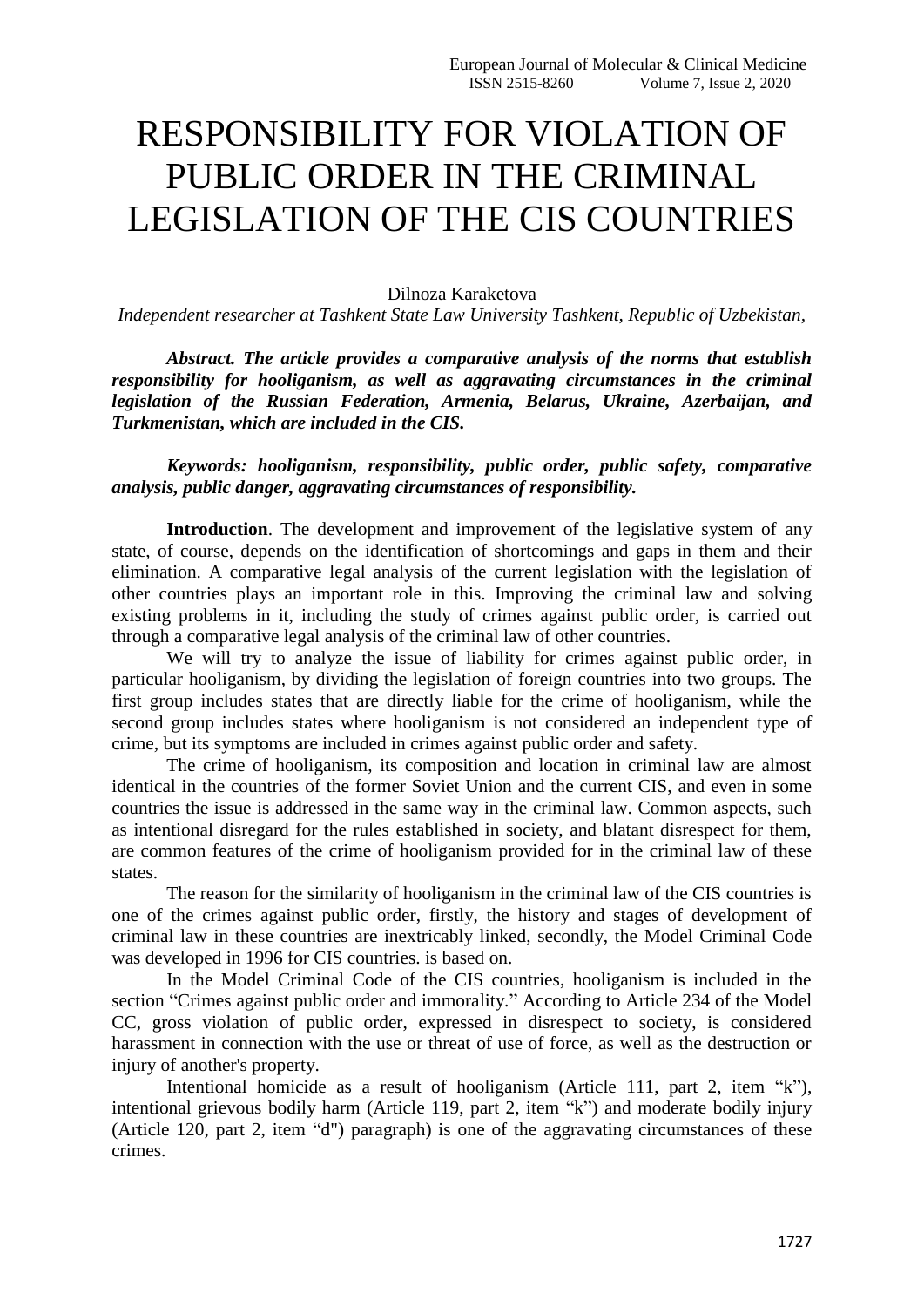Therefore, in the criminal law of the CIS countries, this crime is included in the section on crimes against public safety and order. Even the CCs of some countries (Tajikistan, Kyrgyzstan) commit hooliganism and hooliganism crimes are the same as the hooliganism in the Model CC.

There are differences in the legislation of some states depending on some of the elements of the crime of bullying, aggravating circumstances and their level of social danger. Below we will focus on the specifics of the crime of hooliganism in the Criminal Code of the Russian Federation, Armenia, Belarus, Ukraine, Azerbaijan, Turkmenistan.

## **Russian Federation.**

The ninth section of the Criminal Code of the Russian Federation is entitled "Crimes against public safety and order", and crimes against public order are included in Chapter 24, "Crimes against public safety". Although there is a similar section in the Criminal Code of the Republic of Uzbekistan, there is a separate section for crimes against public order.

Liability for hooliganism is provided for in Article 213 of the Criminal Code. This crime falls into the category of moderately serious (Article 213 Part 1) and serious crimes (Article 213 Part 2) according to the level of social danger in accordance with Article 15 of the Criminal Code of the Russian Federation<sup>1</sup>.

ccording to the disposition of Article 213 of the Criminal Code of the Russian Federation, hooliganism is a gross violation of public order, which is a clear disrespect to society. The crime of hooliganism is a crime of a formal nature according to the structure of the objective side, and for the above actions to be considered a crime, it must be one of the following two grounds:

a) using weapons or objects that can be used as weapons;

b) on the basis of political, religious, racial, national motives or religious hatred or on the basis of hatred or enmity towards a social group.

These two criteria, which are the basis for classifying an act as hooliganism, are not found in the criminal law of other states. Hence, public order must be grossly violated by the use of weapons or objects that can be used as weapons. However, in addition to the motive of hooliganism in the act, political, religious, racial, national motives or motives based on religious hatred or hatred or enmity towards a social group are also necessary signs of the crime. In our view, the fact that the law requires that two motives be present at the same time may lead to problems in qualifying such crimes in practice. However, as in the legislation of other countries, in the Criminal Code of the Russian Federation, this crime is based on the motive of hooliganism, and it has taken the lead among the elements of the crime.

Under the sanction of Part 1 of Article 213 of the Criminal Code of the Russian Federation, a person may be sentenced to one hundred and eighteen to two hundred hours of forced labor or one to two years of correctional labor or up to five years of imprisonment for the crime of hooliganism.

If the above act is committed by a group of individuals with prior conspiracy or by an organized group, a representative of the authorities, a person who is obliged to maintain public order or prevent public disorder, it is qualified by Part 2 of Article 213 of the Criminal Code. may be sentenced to up to seven years in prison.

Due to the fact that the crime of hooliganism has a formal content, the consequences of which are not covered in Article 213 of the Criminal Code, the motive of hooliganism is specified as an aggravating circumstance in a number of other norms. In Russia, as in the Criminal Code, the motive of hooliganism in the crimes of intentional homicide (Article 105,

**<sup>.</sup>** <sup>1</sup>he Criminal Code of the Russian Federation; Criminal Procedure Code of the Russian Federation. -M .: Aktion –media., 2012. - 496 p.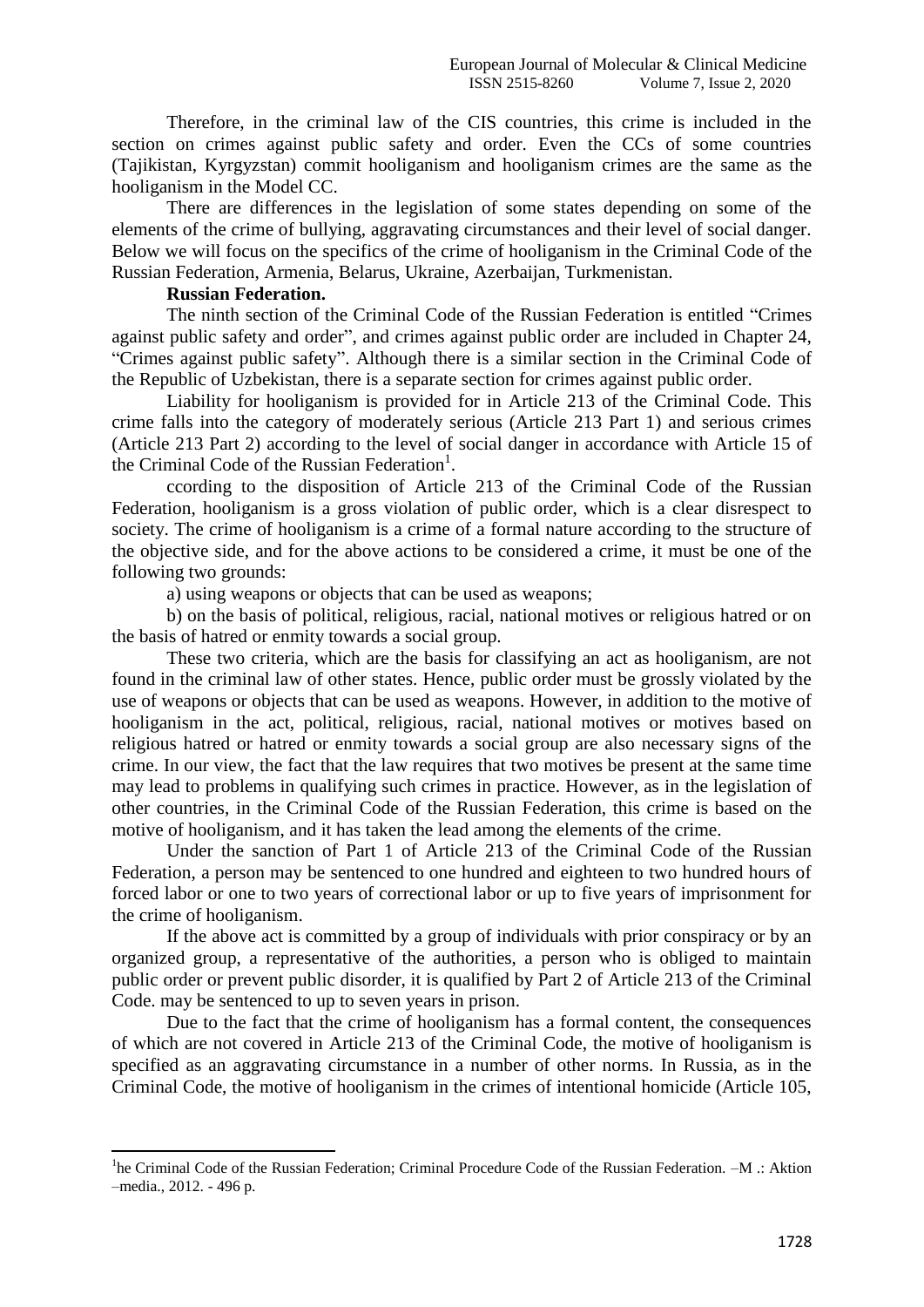part 2, item "I") and intentional grievous bodily harm (Article 111, part 2, item "d") is a qualifying feature of the crime.

In addition, moderate intentional infliction of grievous bodily harm (Article 112, part 2, item "d") of the Criminal Code of the Russian Federation, intentional infliction of minor bodily injury (Article 113, Part 2 of the Criminal Code), beating (Article 116, Part 2 of the Criminal Code) , the motive of hooliganism is also mentioned as one of the qualifying features in crimes against the person, such as intentional destruction or damage to another's property (Article 167, Part 2).

Another peculiarity is that in a number of norms of the section "Crimes against public safety and order" in the RF J, the motive of hooliganism is one of the necessary features of the subjective side of the crime. In particular, crimes such as the destruction of vital objects (Article 2152), the destruction of oil pipelines, oil product pipelines and gas pipelines (Article 2152), cruelty to animals (Article 245), hooliganism or other motives can be considered a crime only if it is committed with.

Based on the above, we can distinguish the following specific aspects of hooliganism and hooliganism-related crimes in the Russian Federation:

- hooliganism is a crime against public safety, the crime is of a formal nature according to the structure of the objective party, moderately serious and grave crime according to the level of social danger;

- a necessary indication of the crime of hooliganism is that it was committed with the use of weapons or objects that can be used as a weapon, or on the basis of political, religious, racial, national motives or religious hatred or hatred or enmity towards a social group;

- in most crimes against the person, the motive of hooliganism is shown as an aggravating circumstance, and in some crimes against public safety and order, the motive of hooliganism is a necessary feature of the subjective side of the crime.

The Criminal Code of **the Republic of Armenia** provides for the crime of hooliganism in Article 258 of the Chapter "Crimes against public order and immorality." The structure of hooliganism is the same as in Article 277 of the Criminal Code of Uzbekistan. According to him, hooliganism, ie gross intentional violation of public order, which is expressed in disrespect, is an act committed in connection with the use or intimidation of a person, destruction or damage to another's property. included in the category of crimes.

In contrast to our criminal law, the very act of violating public order in the Criminal Code of Armenia can be considered a crime, even if the act does not have the symptoms provided for in Part 1 of Article 258 of the Criminal Code.

In Article 258 (3) of the Criminal Code, acts of hooliganism, expressed in simple hooliganism (part 1) or outrageous obscenity, are committed by a group of individuals or an organized group, a representative of the authorities or a person charged with maintaining public order or any person the aggravating circumstance was defined as the infliction of moderate bodily injury by a person who had previously committed hooliganism. These cases can be punishable by up to 5 years in prison and are classified as moderate crimes according to the level of social danger.

As we can see, the fact that hooliganism is committed by an organized group is not provided for in our legislation. Although the repeated or dangerous recidivism of hooliganism in the Criminal Code of the Republic of Uzbekistan is specified as an aggravating circumstance (Article 277, part 3, paragraph "a"), the Criminal Code of Armenia stipulates that paragraph is more accurate. Because this situation is a recurrence of hooliganism, a previous conviction for this crime, at the same time represents a dangerous recidivist trait.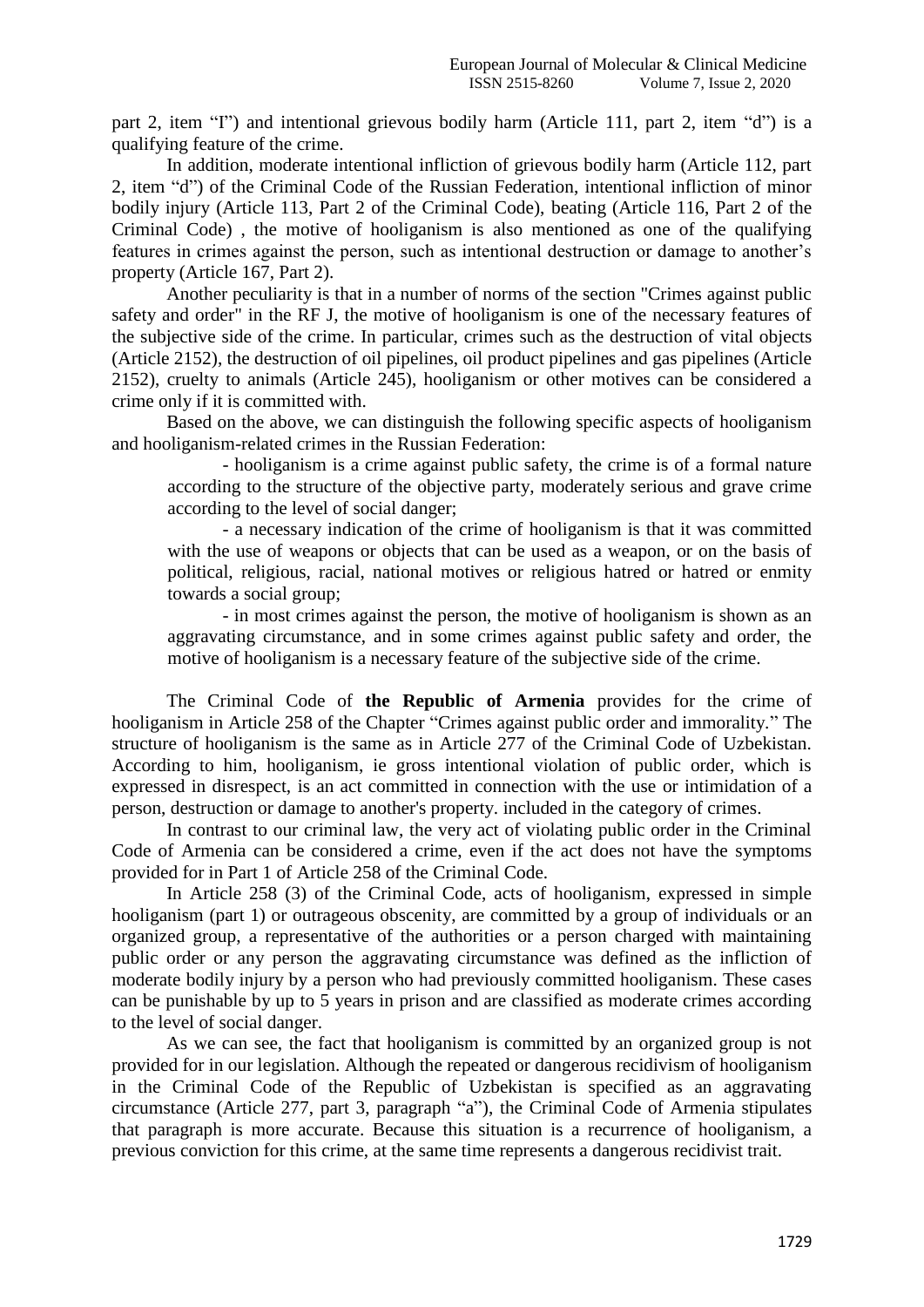If the actions provided for in parts 1, 2, 3 of this norm are committed using a weapon or objects that can be used as a weapon, the act is qualified by Part 4 of Article 258 of the Criminal Code of Armenia and falls into the category of serious crimes.

In addition to this special norm, the motive of hooliganism is included in the list of qualifying cases in other crimes. In Armenia, as in our criminal law, the motive of hooliganism is aggravating in such crimes as intentional homicide (Article 104, Part 2, Clause 10) and intentional grievous bodily harm (Article 112, Part 2, Clause 9 of the Criminal Code).

Hooliganism is also included in the Criminal Code of the Republic of Belarus in the section "Public order and immoral crimes."<sup>2</sup>.

According to Article 339 of the Criminal Code of Belarus, acts of gross violation of public order and disrespect for society, threatening to use or threatening to use force or destroying or damaging another's property are considered hooliganism. , may be punishable by a fine, imprisonment for up to six months, or imprisonment for up to three years.

Belarusian criminal law, like Armenia's, provides for acts of hooliganism as a form of hooliganism. We also did not find it necessary to re-analyze the aggravating circumstances provided for in parts 2 and 3 of Article 339 of the Criminal Code, as they are similar in the legislation of these two countries. However, it is noteworthy that the law stipulates that the act is considered "aggravated hooliganism" in the presence of aggravating circumstances under Article 339, Part 2 of the Criminal Code, and "excessive hooliganism" in the presence of aggravating circumstances under Part 3 of the Criminal Code.

The State Criminal Code also defines hooliganism as an aggravating circumstance in cases of intentional homicide (Article 139, part 2, paragraph 13) and intentional grievous bodily harm (Article 147, part 2, paragraph 7) of the Criminal Code.

We can observe a aspect of Belarusian criminal law that is not found in any other country. That is, Article 4 of the Criminal Code, entitled Separate Concepts, provides a definition of the motive for hooliganism. According to paragraph 11 of this article, the motive of hooliganism is an attempt by the perpetrator to openly express disrespect for society and to demonstrate the society's disregard for generally accepted rules. The legal expression of the notion of the motive of hooliganism serves to prevent problems that may arise in forensic practice.

According to the Criminal Code of Ukraine, hooliganism is included in the chapter "Crimes of public order and immorality", which is a crime of a formal nature (Article  $296$ )<sup>3</sup>. In order for an act to be considered hooliganism, the violation of public order must have been committed through a specific rudeness or outrageous obscenity with a motive of disrespect for society. Hence, under this state law, no action such as the use or threat of use of force against a person, the destruction or damage of property is required to declare an act to be hooliganism. The very act of violating a public order by a person may be considered a crime.

Similar to the criminal law of other states where the aggravating features of the crime of harassment have been studied. In crimes against the person, the motive of hooliganism is indicated only in the crime of premeditated murder (Article 115, Part 2, Clause 7) as one of the aggravating circumstances according to the subjective aspect of intentional homicide. The motive of hooliganism is also cited as a necessary sign of the crime of cruelty to animals, which is included in the chapter on public order and immorality (Article 299).

Hooliganism in **the Criminal Code of the Republic of Azerbaijan** as an independent crime is provided for in Article 339 of Chapter 25 "Crimes against public safety" of the section "Crimes against public safety and order". . The difference is that acts of

**.** 

<sup>&</sup>lt;sup>2</sup> The Criminal Code of the Republic of Belarus. - SPb: Legal Center Press, 2001 .-- 474 p.

<sup>&</sup>lt;sup>3</sup> The Criminal Code of the Republic of Ukraine. - St. Petersburg: Legal Center Press, 2001 .-- 393 p.